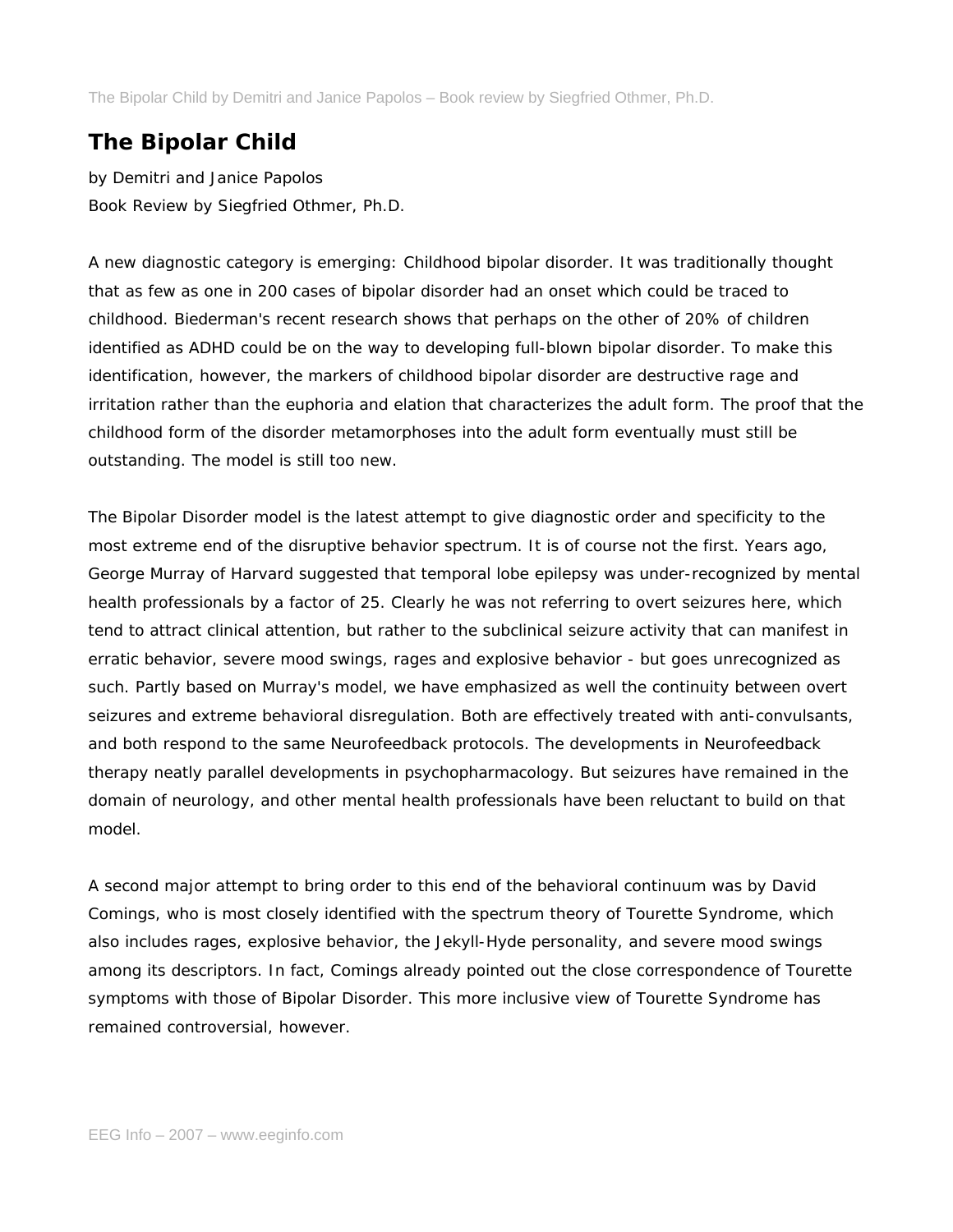## The Bipolar Child by Demitri and Janice Papolos – Book review by Siegfried Othmer, Ph.D.

Papolos' model appears to be resonating with both the professional community and a public that is desperate for solutions to intractable behavior problems. In fact, one is tempted to propose that bipolar disorder in childhood may be a case of a solution looking for a problem. In recent years, pharmacologists have increasingly resorted to the stronger medications, antipsychotics and anticonvulsants, and to polypharmacy, to address childhood behavior disorders that would not yield either to the stimulants or to the anti-depressants. In this view, bipolar disorder is what these drugs treat. At one stroke, a kind of conceptual order is brought into this bewildering morass of disparate symptoms.

And the pharmacologists look just a little less like they are randomly experimenting on children with heavy medications. The Papolos treatment of bipolar disorder has a sense of urgency about it. The authors, husband and wife, have for a long time had to deal with desperate families. But the suspicion arises that a lot of this problem may be relatively recent in origin, and may even be medication-induced. Papolos points out that both stimulants and anti-depressants can stimulate these behaviors, and what may have started out as an apparently benign case of ADD can with casual (but typical) administration of a stimulant or antidepressant metamorphose into a raging pathology that can be tricky to manage.

The work of Emory and Suffin comes to mind, which by characterization of the EEG can segregate these populations into those that are appropriately addressed with stimulants, those that respond to anti-depressants, and those which yield to anti-convulsants and lithium.

We of course have been confounded by the same behavioral continuum, and have tried to make sense of this in the context of Neurofeedback protocols. Our classification parallels that of Emory and Suffin.

We consider primarily the arousal continuum, and have developed protocols that essentially normalize the arousal curve much as stimulants or anti-depressants do. For this strategy to work, the person has to be characterizable in terms of a particular pattern of arousal function. In other words, that pattern must be predictably stable. But then there is the entire realm of what we call instabilities, where the brain is susceptible, for one reason or another, to sudden changes in state. Whether such instabilities are thought of as seizure-like, or as more fundamentally mood instabilities, is probably beside the point. The distinction respects the niceties of the professional categories, neurology and psychiatry, but is otherwise benignly irrelevant.